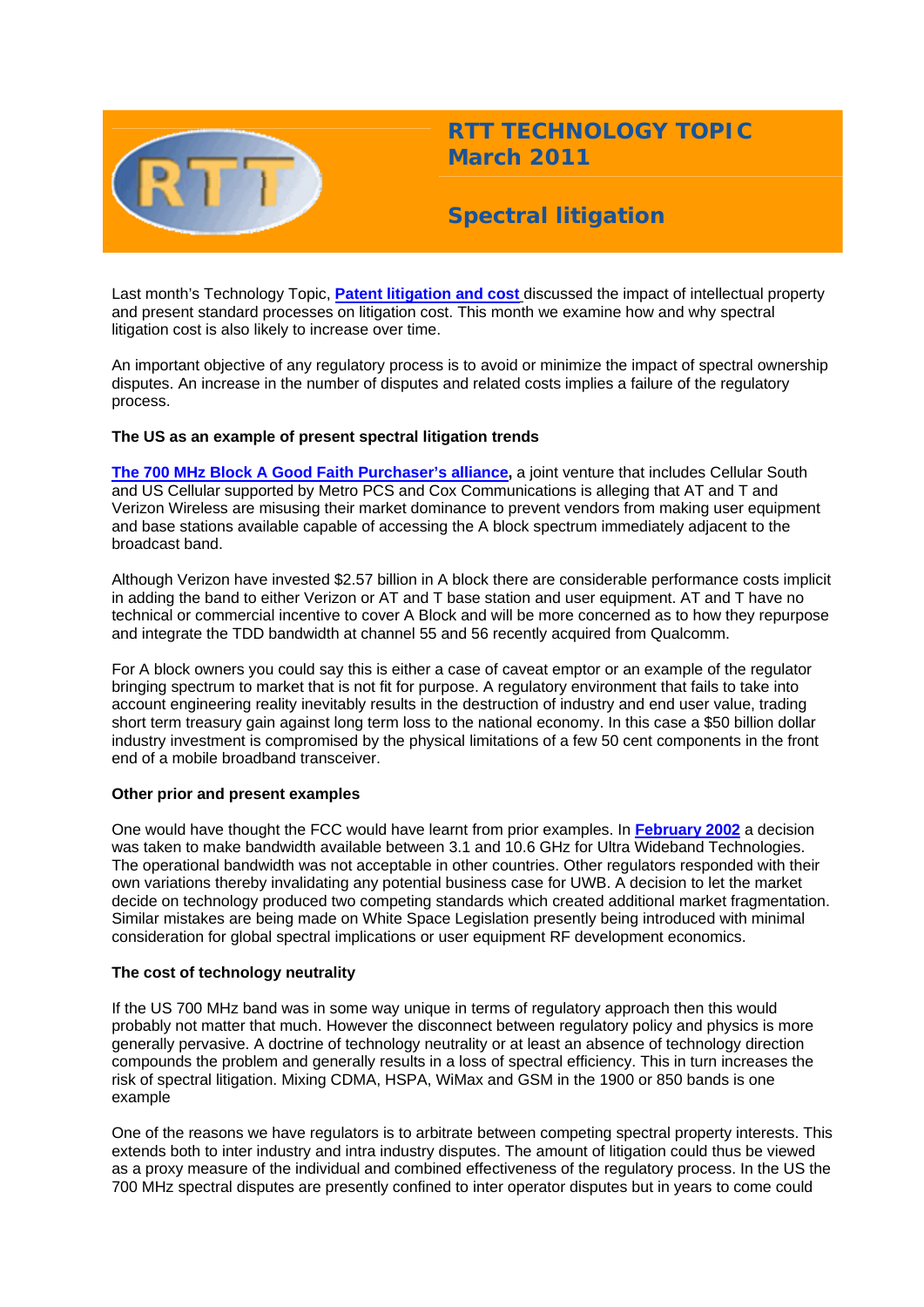easily involve the broadcast industry challenging interference from A block mobile broadband TX and public protection agencies challenging interference from Verizon upper block mobile TX. Both are the direct result of a poorly implemented band plan. Similar disputes are likely in L band and S band as mobile operators realise the potentially adverse fiscal and operational impact implicit in the present repurposing of mobile satellite spectrum for terrestrial use. In Europe similar disputes are simmering over the allocation and auction processes being proposed or implemented for the 2.6 GHz extension band linked directly or indirectly to 800 MHz deployments. Operators generally are concerned that their spectral holdings should be balanced across all available bands or rebalanced to address legacy allocations that in retrospect can be regarded as being competitively unfair.

This increase in tension can be ascribed to a number of factors.

Additional bands are being allocated with terms and obligations that differ from previous allocations. Each additional band introduces additional insertion loss and reduced isolation though the switch paths and filters in user equipment. This will result in unforeseen and unexpected interference issues but also reduces spectral efficiency.

Multiple technologies are being introduced into legacy bandwidth with minimal consideration as to the likely impact on proximate bandwidth and other user communities. This will result in unforeseen and unexpected interference issues but also reduces spectral efficiency.

Existing bands are being extended to accommodate these multiple technologies. The 10 MHz extension to the 850 band in the US is an example. This will result in unforeseen and unexpected interference issues but also reduces spectral efficiency.

Channel bonding (see last month's technology topic) is being introduced to meet an assumed market demand for peak data rates of up to 1 gbps. This will result in unforeseen and unexpected interference issues but also reduces spectral efficiency.

MIMO is being introduced in parallel with channel bonding on similar assumptions. MIMO may result in unforeseen and unexpected interference issues and will certainly reduce average throughput rates, effectively a reduction in system efficiency.

Operational requirements are being imposed on operators without due consideration of the spectral implications. Mandatory E911 support for example fails to take into account that the second harmonic of 787.5 MHz, between C band and D band mobile transmit in the US 700 MHz band falls directly on the GPS receive frequency of 1575 MHz. Terrestrial use of L band may also compromise GPS front end receiver performance.

All of the above will increase performance uncertainty both in terms of band to band performance, within band channel to channel performance, sensitivity to hand and head effects and changing operational conditions including temperature and battery charge state. This makes Quality of User Experience Service level agreements harder to model and manage. All of the above are therefore likely to increase rather than decrease 'within industry' inter operator disputes over spectral ownership rights, compounded by the combination of a reduction in spectral efficiency coupled with an increase in operator to operator, user to user interference. All of the above are also likely to increase 'between industry' inter industry disputes over interference and spectral ownership including disputes between the mobile broadband industry, the broadcasting industry, the mobile satellite industry, public safety radio industry and cable industry (set top box interference).

An adversarial approach to future spectral allocation, for example the repurposing of C band between 3400 and 3800 MHz for FDD/TDD bands 22/41 and 23/42 makes it less likely that these separate industries will be able to work together to resolve technical issues. Inter industry cooperation at technical level is already complicated and frustrated by competition policy. TDD/FDD coexistence will also introduce additional system level complexity which will be technically and commercially hard to resolve.

The problem is compounded by a false belief by the regulatory community that all that is needed is to define spectral transmission masks. This ignores the growing need to define and enforce receiver selectivity and dynamic range.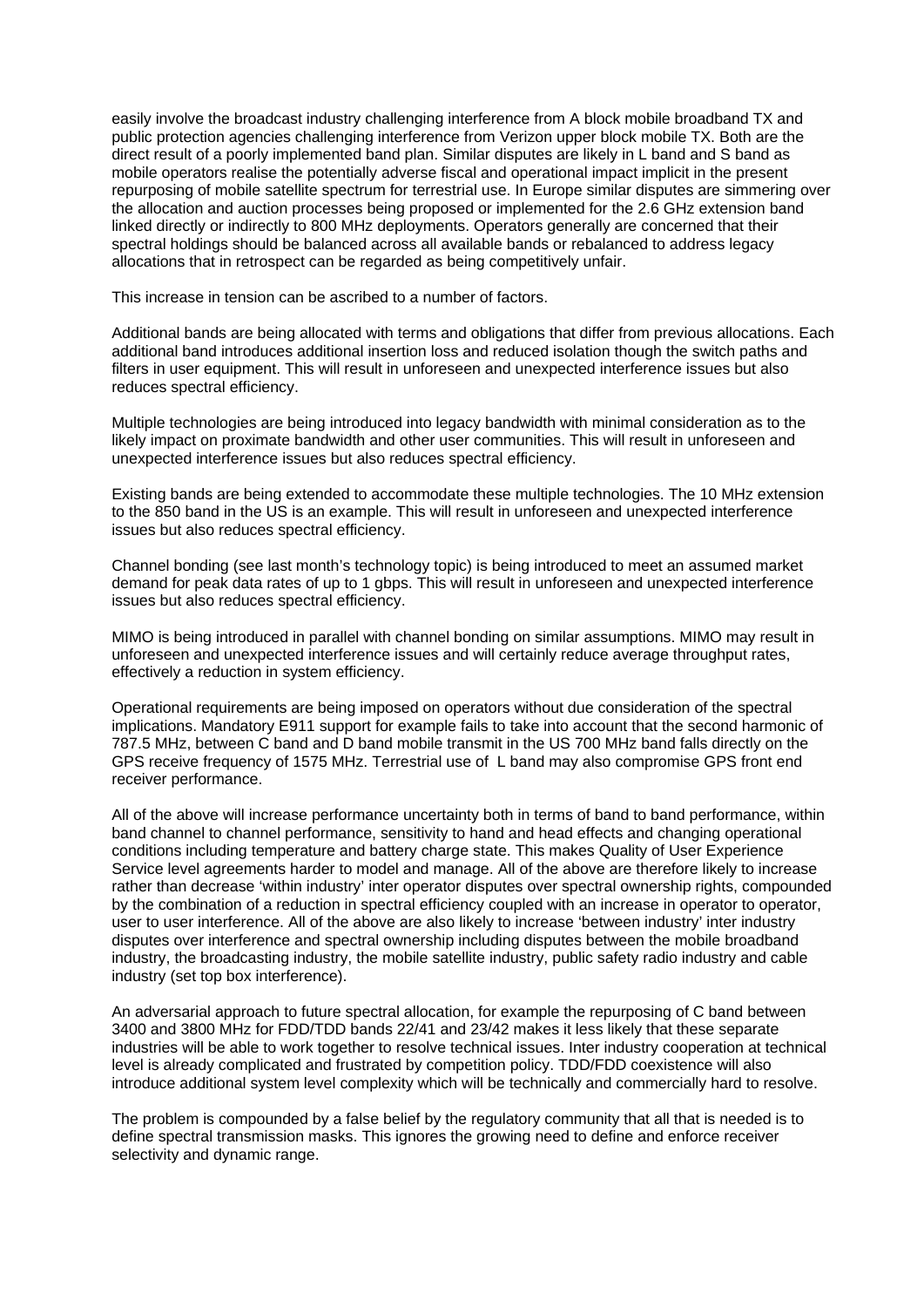It is also increasingly inappropriate for the FCC to assume that the world should follow US policy. In terms of mobile subscriber market size, China and India are both more than twice as large as the USA.

Given that 48% of all connections are now in Asia it should be obvious that the US now lacks sufficient economy of scale to support a nationally specific band plan and or a nationally specific technology mix. Operator specific band plans and operator specific technology solutions within the US market make even less economic sense.

China is arguably the only market with sufficient volume and local design and manufacturing capability to be able to support national or operator specific band plans and technologies but even this does not mean that such policies make any kind of long term economic sense.

The problem is that in all markets, China, the US and Rest of the World, spectral allocation and auction policy is based on economic modelling which fails to capture relevant cost and value dynamics. In practice there are five separate but closely coupled domains that need to be analysed :

## **Technology Economics**

This is the area most directly coupled to the standards process. Our contention here is that false market ambitions, specifically high peak data rates per user are introducing unnecessary complexity and compromising system performance to the point at which performance loss/economic loss litigation becomes likely. For example it might be expected that at some stage operators will need to protect network performance by introducing pass fail margins in to conformance testing. This is valid and understandable but will highlight vendors who are presently shipping products that only meet conformance performance requirements under an unrealistically narrow range of operational conditions.

Note that some devices can now take well over 1000 hours to go through conformance test – performance testing potentially takes longer. This is a cost which no one wants to absorb. This will result in an increase in litigation cost.

## **Engineering Economics**

This is the area most closely coupled to the spectrum allocation and auction process. Our contention here is that false policy objectives, specifically the maximisation of short term gains for national treasuries over longer term economic gains have resulted in spectrum sales that ignore the laws of physics. The problem is compounded by present standards policy which compromises spectral efficiency. Caveat emptor may provide a measure of protection but an increase in litigation seems to be an inevitable outcome of the present policy approach.

## **Market Economics**

The problem here is that standards and regulatory policy has failed to adapt to the change in relative market importance between Asia and the rest of the world. If sub scale markets, for example the US, continue to pursue a nationally specific standards and regulatory agenda then it is understandable that Asian markets, particularly China, will want to do the same. The result will be an increase in litigation and more aggressive protectionist legislation.

## **Business Economics**

This is the problem of the 50 cent components compromising the \$ 50 billion dollar investment. The fact that most RF components don't scale has made it hard for the RF component industry to deliver products that can meet associated performance requirements. Newly dominant markets are understandably using their market leverage to extract significant performance promises from this under funded and under resourced sector of the industry. The result will be an increase in Chapter 11 filing which will further inhibit RF innovation and investment.

# **Political Economics**

Back to where we started. Regulators will become increasingly exposed to litigation from entities who have bid for spectrum which is not fit for purpose or compromised either by poorly executed standards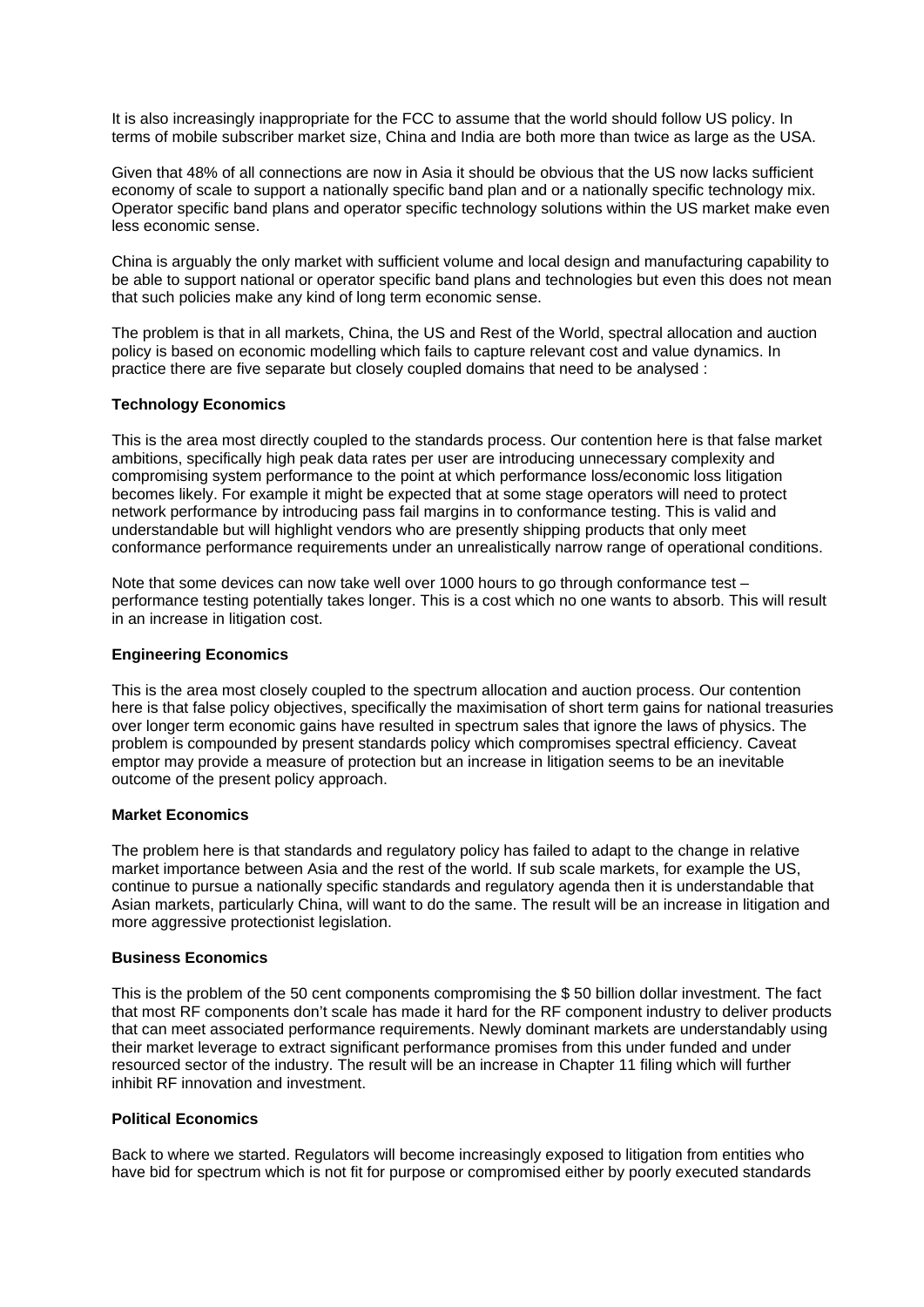policy or, equally damaging, by the absence of a standards policy. The problem is compounded by regulatory policies that fail to take account basic engineering reality and present RF component limitations and R and D constraints.

## **Remedies**

The standards process would benefit from being less focussed on an assumed need for high peak data rates and more directly focused on delivery cost economics. Standards and spectral policy need to be more closely coupled and engineering cost needs to be directly factored into band allocation and auction policy. Some mechanism must also be devised to encourage more effective collaboration between different sectors of the industry, mobile broadband, public safety, broadcasting and the mobile satellite sector and closer economic integration of wireless, cable, copper and fibre delivery systems.

Regulators are always under pressure to promote country specific solutions to benefit their national stakeholders. The aim is laudable but history shows that this approach can be disastrous. In the early 90's, Japan, at that time the world's  $2^{nd}$  largest national economy - went its own way with mobile cellular. As a result Japanese manufacturers were left floundering, unable to service both a quirky domestic market and a brutally competitive global market. In the USA, Block A Purchasers rail against manufacturers who ignore their special needs. But manufacturers who wish to compete in the global market cannot afford to divert expensive engineering effort to rescue spectrum owners left stranded by poor regulation.

In this context it is important to differentiate between constructive tension, the mechanism by which economic progress is achieved through efficiently ordered market competition and destructive tension**,** a general outcome of a poorly ordered market and misapplied regulatory intent.

A similar differentiation can be made between constructive litigation**,** the valid arbitration of competing market interest and destructive litigation, the outcome of poorly implemented spectral and standards policy. Destructive litigation is unnecessary and wasteful but can be avoided provided potential causes are identified at an early stage - a challenge and opportunity for the regulatory community.

## **2011 Mobile Broadband Economics- RF cost and performance workshop**

RTT has a new in company workshop for 2011 which analyses how LTE Advanced and LT HSPA multi band and extended multi band user equipment determines network density, network cost and user quality of experience metrics. If you would like a detailed agenda for this workshop please e mail **[geoff@rttonline.com](mailto:geoff@rttonline.com)**

## **LTE Study from RTT**

**[RTT](http://www.rttonline.com/)** has produced a 70 page study on LTE user equipment and LTE network economics. The study is written by RTT with statistics and economic modelling from **[The Mobile World](http://www.themobileworld.com/)** and is sponsored by **[Peregrine Semiconductor](http://www.peregrine-semi.com/)** and **[Ethertronics.](http://www.ethertronics.com/)**

The study, 'LTE User Equipment, network efficiency and value' is available free of charge from the linked web site **[www.makingtelecomswork.com](http://www.makingtelecomswork.com/)**

## **Makingtelecomswork.com**

An additional level of detail on this topic and related topics can be accessed via the **[Resources](http://www.makingtelecomswork.com/resources.html)  [section](http://www.makingtelecomswork.com/resources.html)** of our linked web site **[www.makingtelecomswork.com](http://www.makingtelecomswork.com/)**

**[www.makingtelecomswork.com](http://www.makingtelecomswork.com/)** provides a cost and time efficient way in which telecommunication engineers, product managers and policy makers can access **technical information and advice not readily available elsewhere in the public domain.**